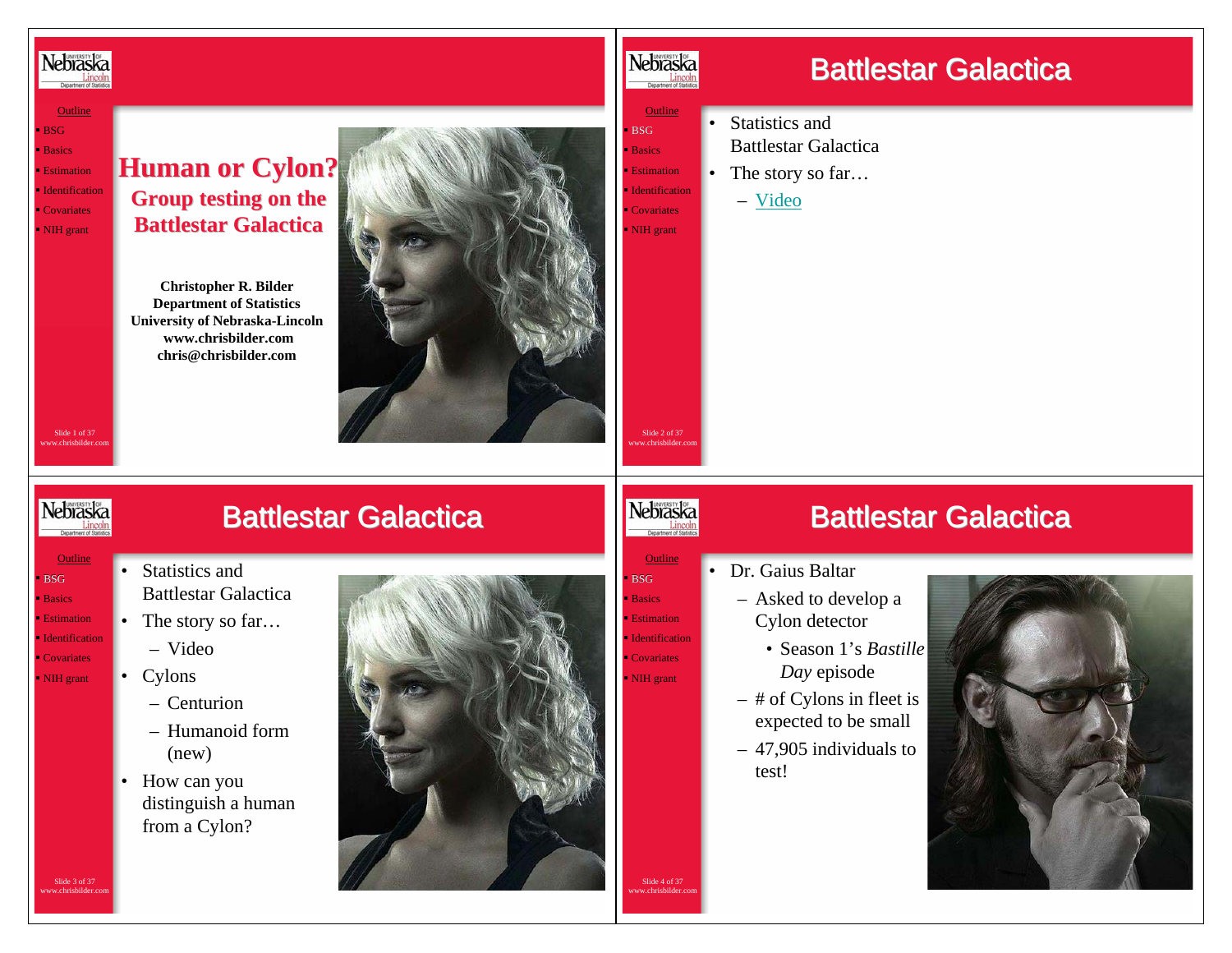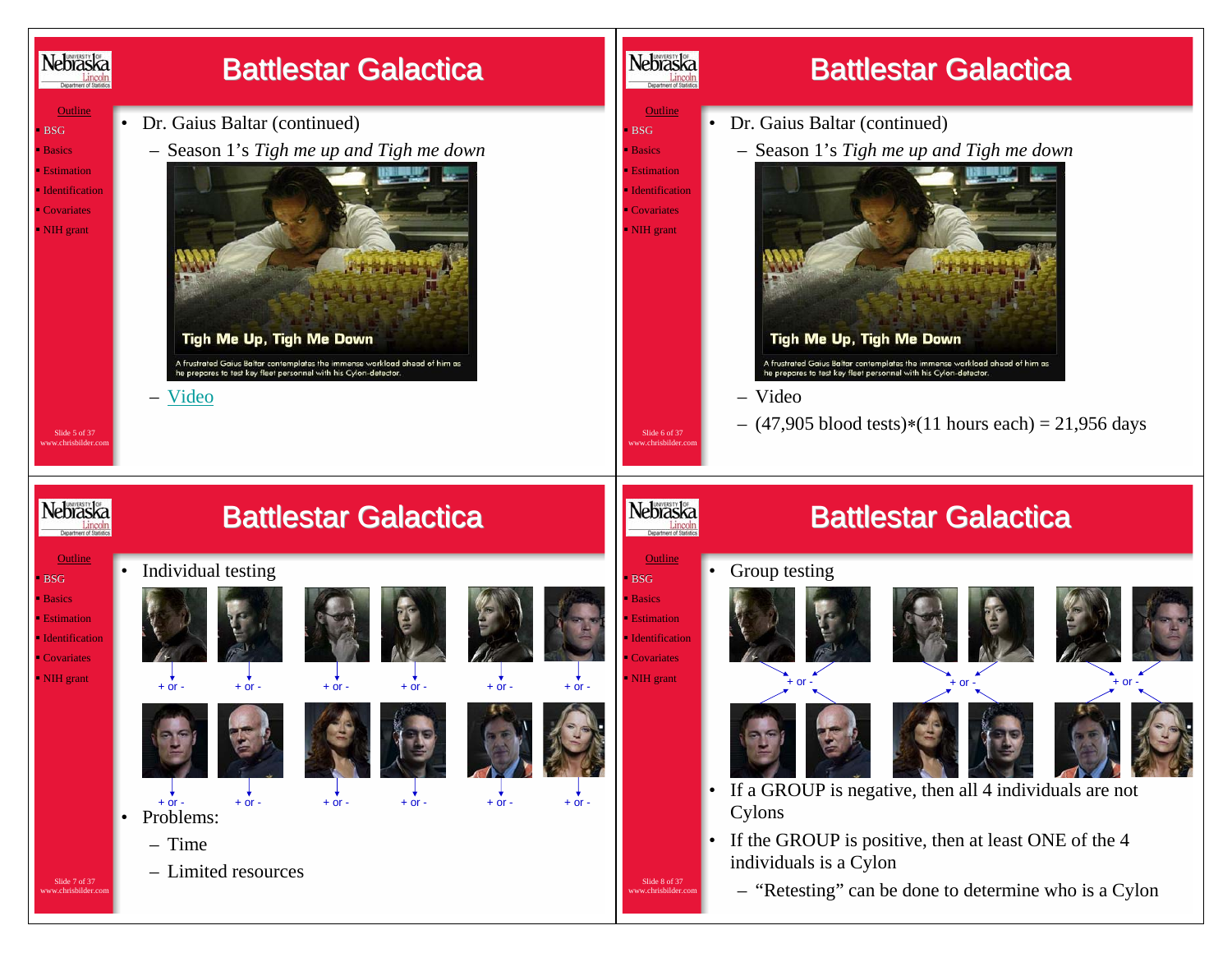

<u>Outline</u> BSG Basics **Estimation Identification** ■ Covariates NIH grant

## Battlestar Galactica

- Group testing (continued)
	- Time savings
	- Save resources
	- Strategy works well when prevalence of a "trait" is small
		- If prevalence is large, all groups may test positive

### Nebraska **Lincoln**<br>Department of Statistic

<u>Outline</u> BSG Basics **Estimation**  Identification■ Covariates NIH grant

# **Other examples**

- • Screening blood donations
	- American Red Cross uses groups of size 16
	- HIV, Hepatitis B, Hepatitis C, …
	- Screen about 6 million a year
		- Source: Roger Dodd, Executive Director of Blood Services R & D at ARC
		- See Dodd et al. (*Transfusion*, 2002)
	- • Drug discovery experiments
		- Screen hundreds of thousands of chemical compounds to look for potentially good ones
		- Remlinger et al. (*Technometrics*, 2006)



Slide 9 of 37www.chrisbilder.com

# **Other examples**

**Outline BSG Basics Estimation** 

**Identification** 

■ Covariates NIH grant

- Multiple vector transfer design experiments
- Estimate probability an insect vector transfers a pathogen to a plant
- Swallow (*Phytopathology*, 1985, 1987)
- Veterinary

•

- Bovine viral diarrhea in cattle (Peck, *Beef*, 2006)
- Avian pneumovirus (APV) in turkeys (Maherchandani et al., *J. Veterinary Diagnostic Investigation*, 2004)
- • Public health studies
	- Prevalence of HCV (Liu et al., *Transfusion*, 1997)
	- Prevalence of HIV (Verstraeten et al., *Trop. Med. & International Health*, 2000)

# Nebraska

**Outlin**  BSG Basics **Estimation Identification** ■ Covariates NIH grant

Slide 12 of 37 www.chrisbilder.com

Slide 10 of 37www.chrisbilder.com

# Notation

- • Individual responses
	- $Y_{ik} = 1$  if the *i*<sup>th</sup> item in the  $k$ <sup>th</sup> group has the "trait" (positive) and
		- $Y_{ik} = 0$  otherwise (negative) for  $i=1, ..., I$  and  $k=1, ..., K$
	- *Yik* are independent Bernoulli(*p*) random variables
		- $p = P(Y_{ik} = 1)$
		- Homogenous population
		- *p* can be thought of as the "individual probability" or "prevalence in a population"
	- *Yik*'s are not directly observed (at least initially)

Slide 11 of 37 www.chrisbilder.com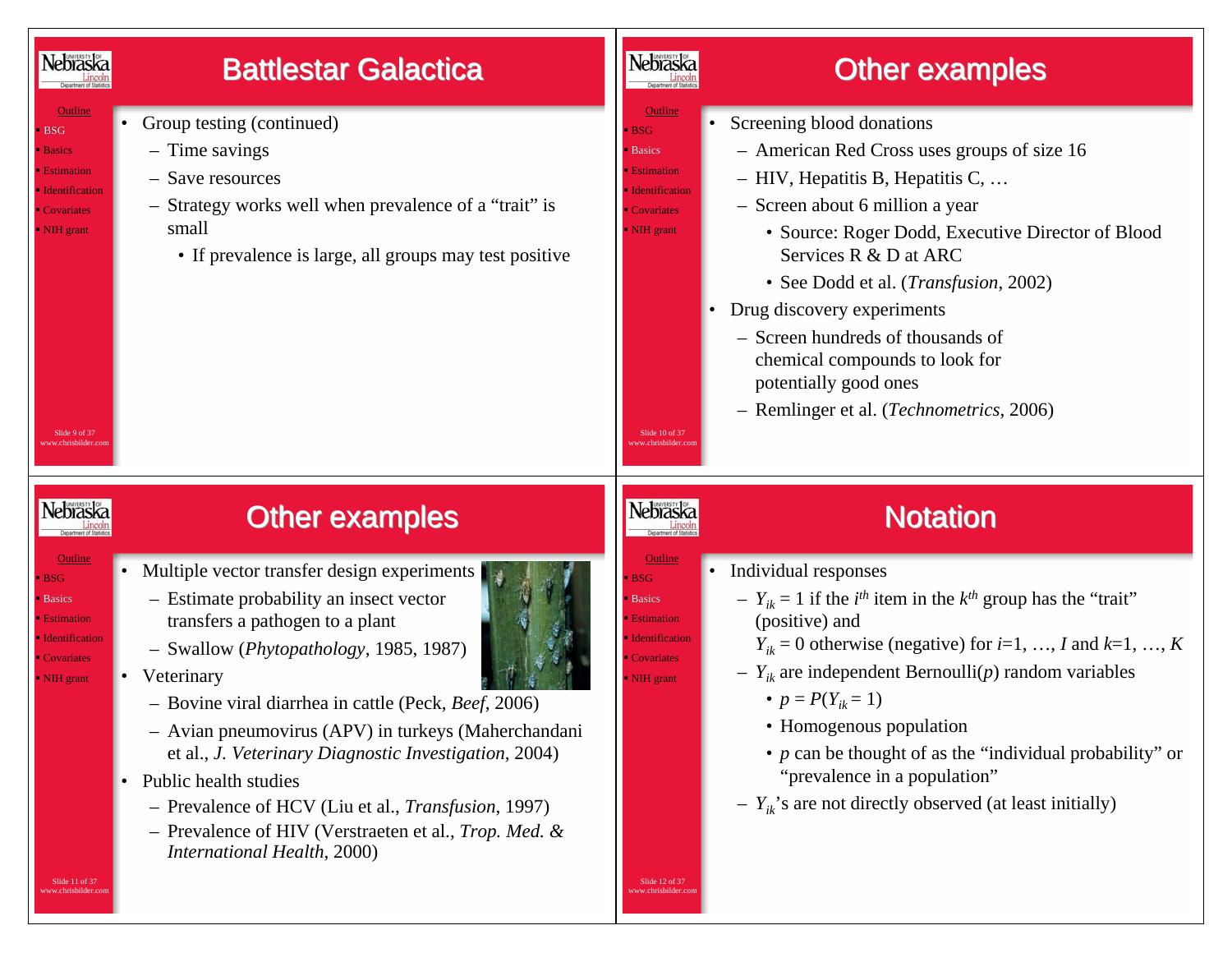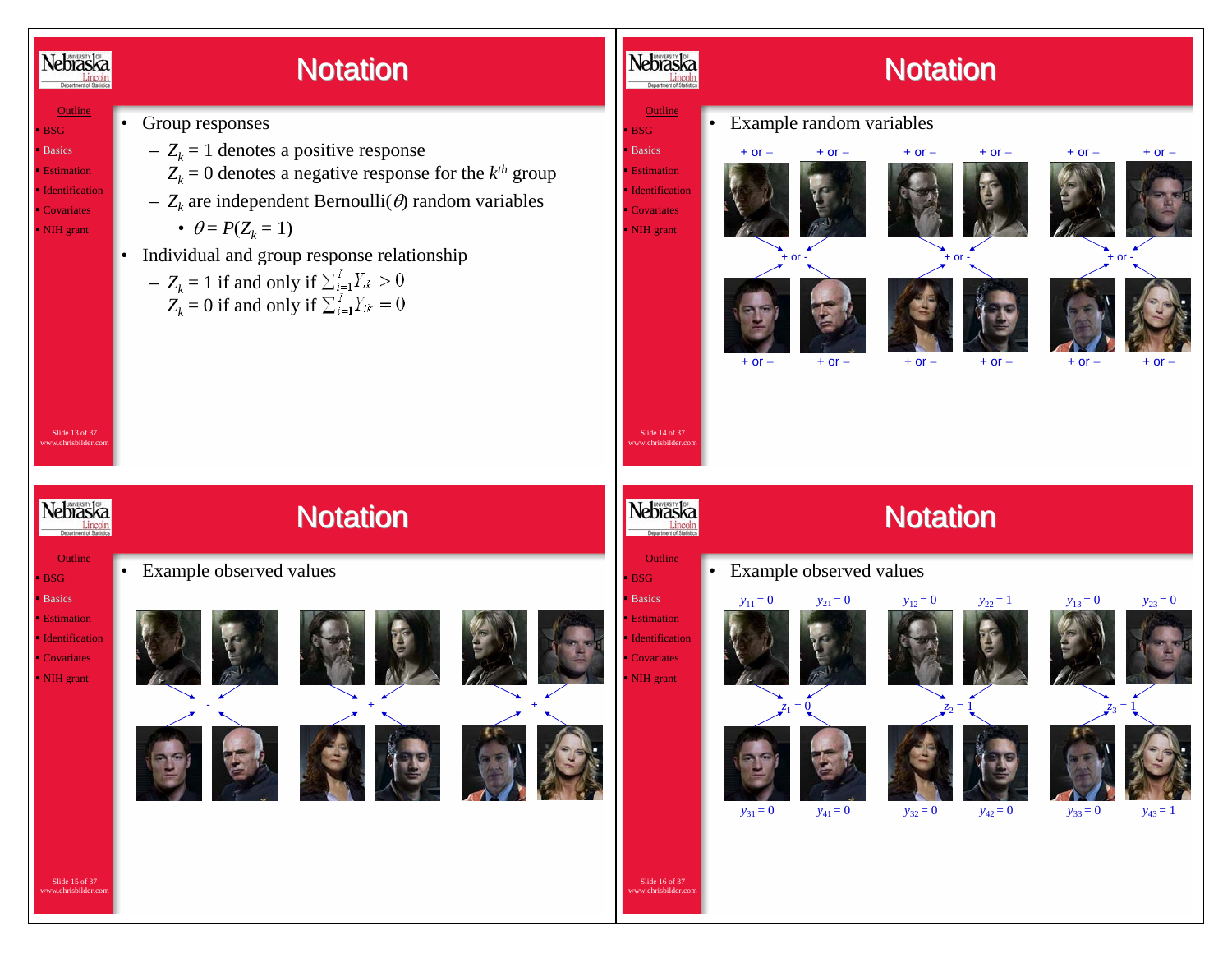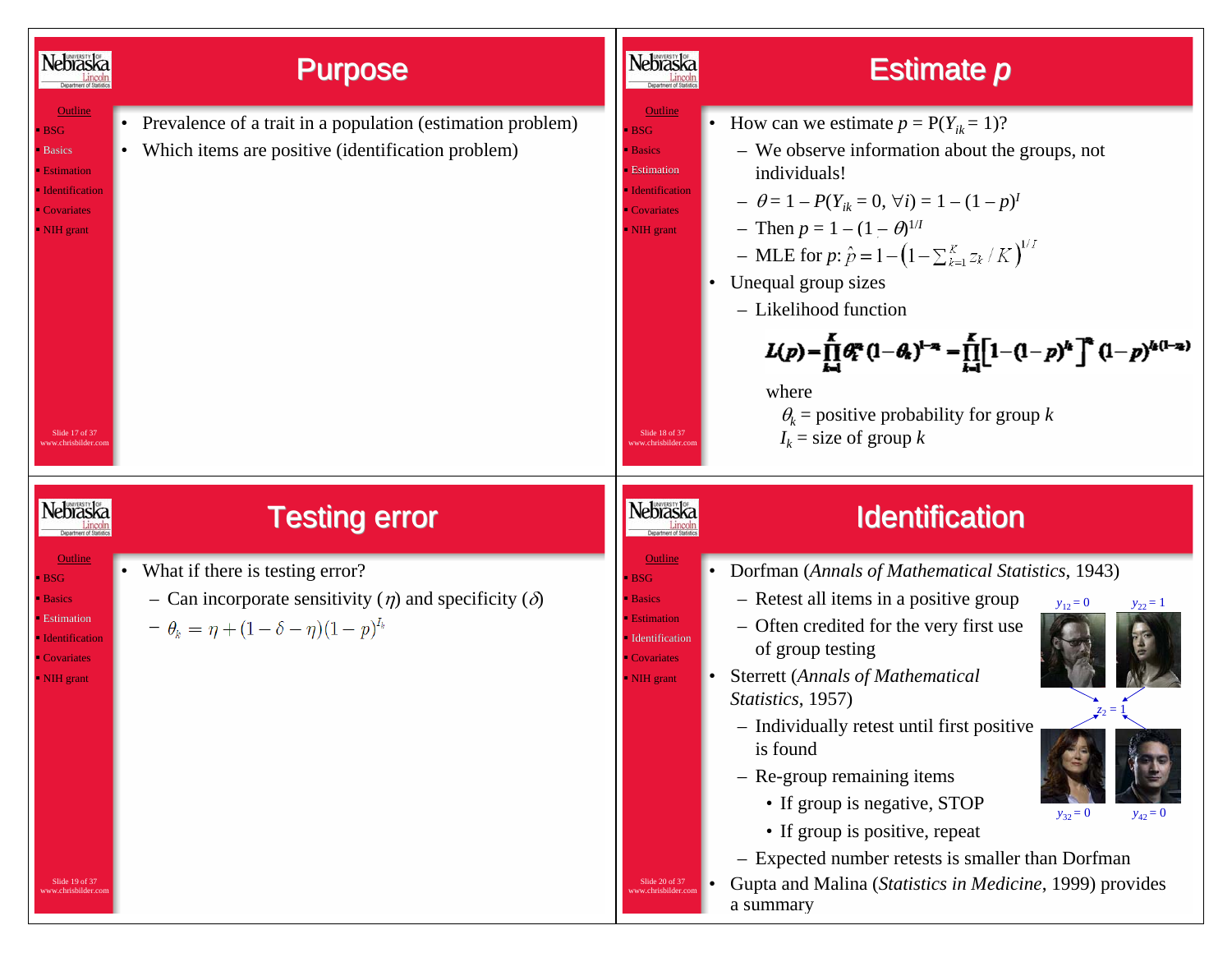![](_page_5_Figure_0.jpeg)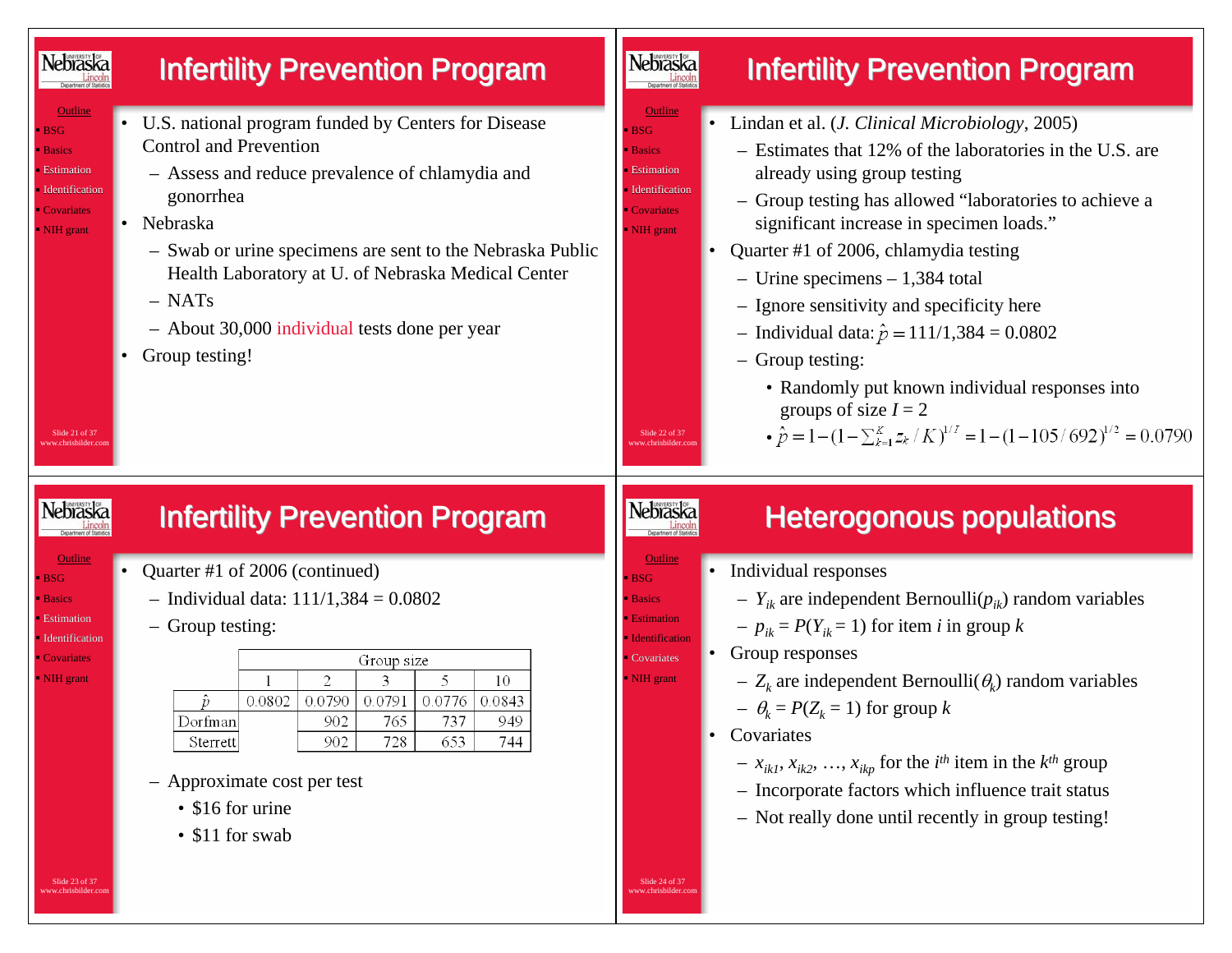![](_page_6_Figure_0.jpeg)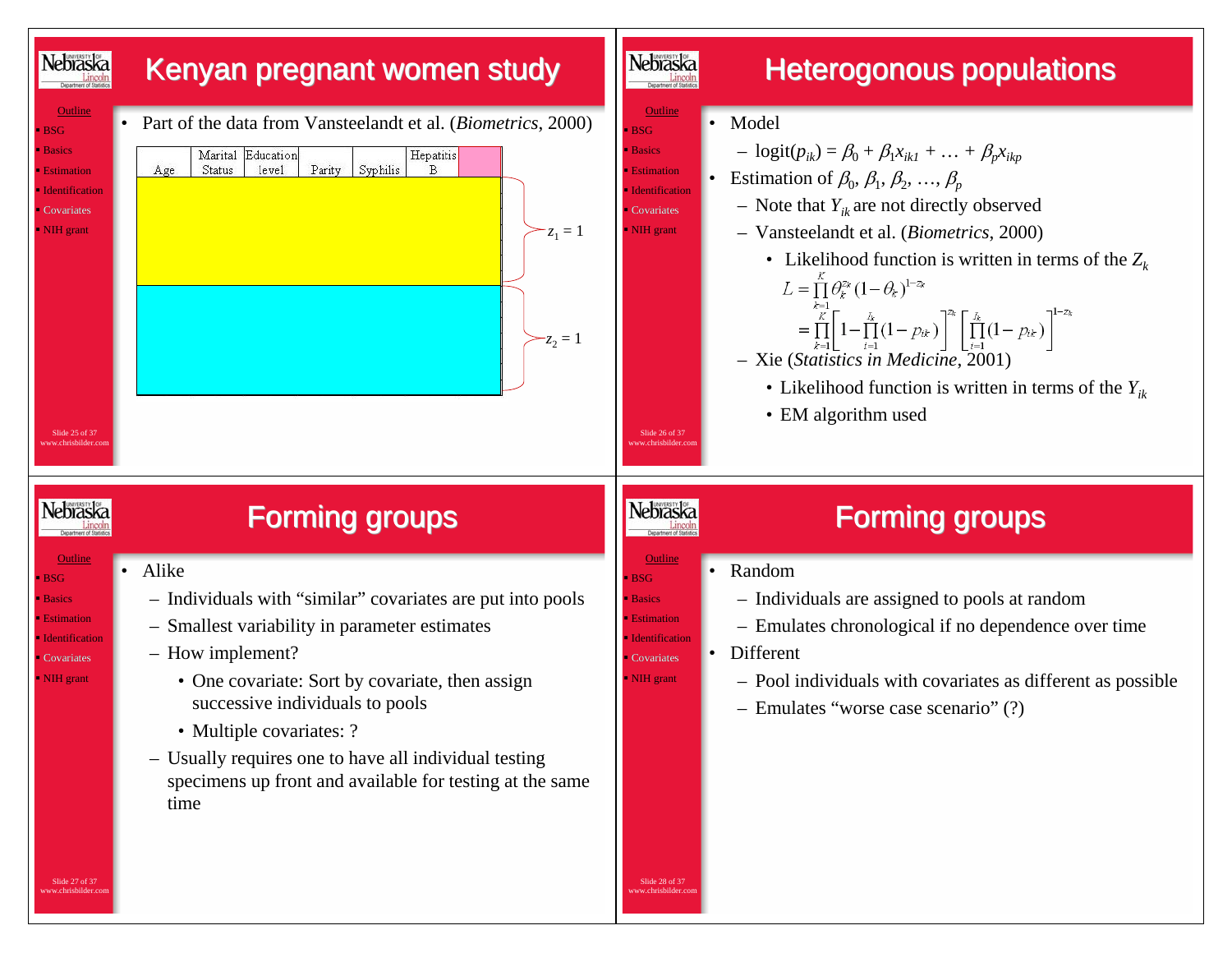![](_page_7_Figure_0.jpeg)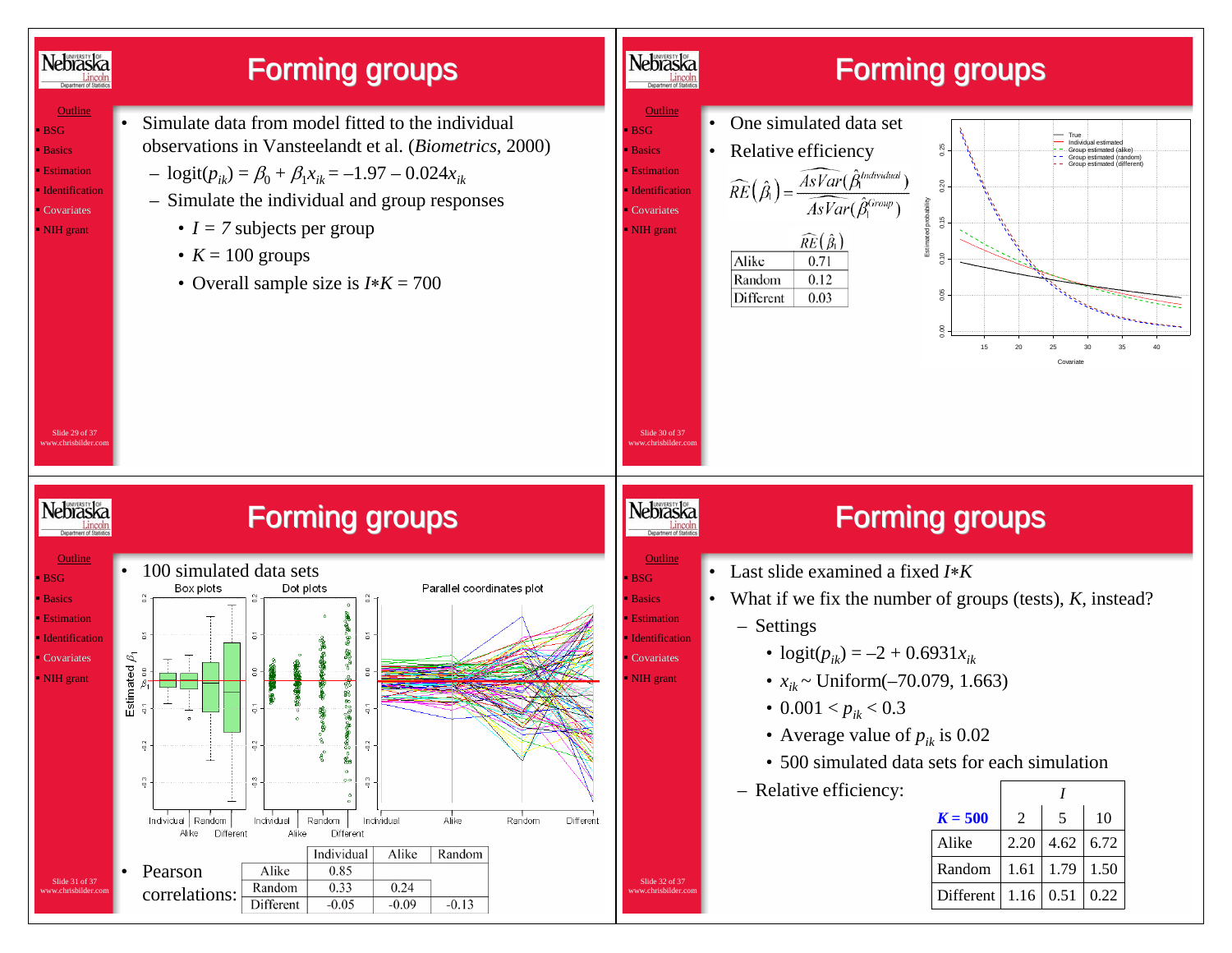| Nebraska<br><b>Lincoln</b><br>Department of Statistics                                                                                                       | <b>NIH Grant</b>             | Nebraska                                                                                                                                                   | <b>NIH Grant</b>             |
|--------------------------------------------------------------------------------------------------------------------------------------------------------------|------------------------------|------------------------------------------------------------------------------------------------------------------------------------------------------------|------------------------------|
| Outline<br><b>BSG</b><br><b>Basics</b><br><b>Estimation</b><br>· Identification<br>• Covariates<br>NIH grant<br>Slide 33 of 37<br>ww.chrisbilder.cor         | Content removed<br>$\bullet$ | Outline<br><b>BSG</b><br><b>Basics</b><br><b>Estimation</b><br><b>Identification</b><br>Covariates<br>- NIH grant<br>Slide 34 of 37<br>www.chrisbilder.cor | Content removed<br>$\bullet$ |
| Nebraska<br><b>Lincoln</b><br>Department of Statistics                                                                                                       | <b>NIH Grant</b>             | Nebraska                                                                                                                                                   | <b>NIH Grant</b>             |
| <b>Outline</b><br><b>BSG</b><br><b>Basics</b><br><b>Estimation</b><br>· Identification<br>• Covariates<br>NIH grant<br>Slide 35 of 37<br>www.chrisbilder.com | Content removed<br>$\bullet$ | Outline<br><b>BSG</b><br><b>Basics</b><br><b>Estimation</b><br><b>Identification</b><br>Covariates<br>- NIH grant<br>Slide 36 of 37<br>www.chrisbilder.com | Content removed<br>$\bullet$ |